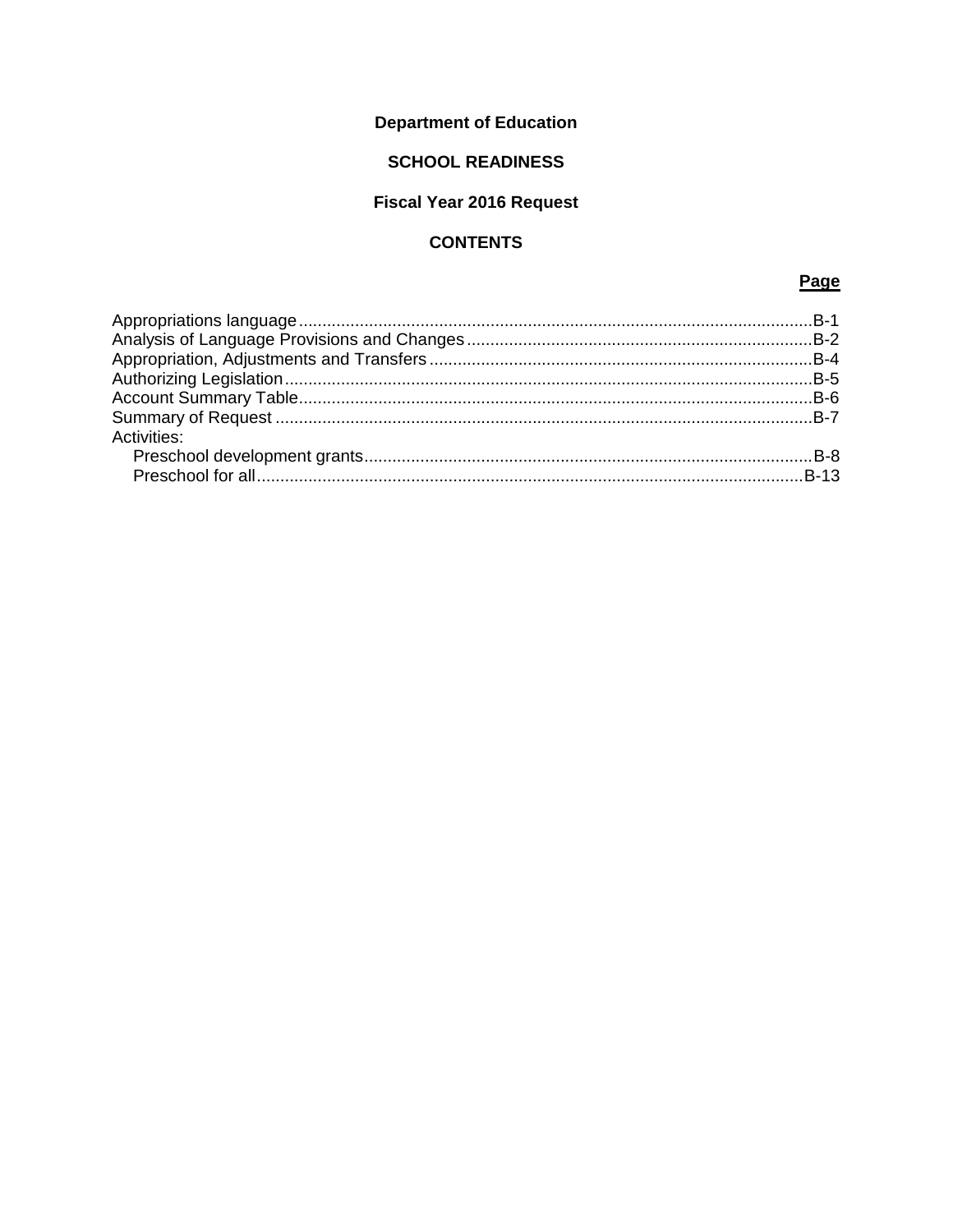<span id="page-1-0"></span>*Provided*, That \$750,000,000 of the funds for part D of title V of the ESEA shall be available through December 31, 2016 for carrying out, in accordance with the applicable requirements of part D of title V of the ESEA, a preschool development grants program:<sup>[1](#page-2-1)</sup> *Provided further*, That the Secretary, jointly with the Secretary of HHS, shall make competitive awards to States, the Bureau of Indian Education, tribal educational agencies, territories, or the Outlying Areas, for activities that build the capacity within the State to develop, enhance, or expand high-quality preschool programs, including comprehensive services and family engagement, for preschool-aged children from families at or below 200 percent of the Federal poverty line[:2](#page-2-2) *Provided further*, That each State, the Bureau of Indian Education, tribal educational agencies, territories, or the Outlying Areas may subgrant a portion of such grant funds to local educational agencies and other early learning providers (including, but not limited to, Head Start programs and licensed child care providers), or consortia thereof, for the implementation of high-quality preschool programs for children from families at or below 200 percent of the Federal poverty line:[3](#page-2-3) *Provided further*, That subgrantees that are local educational agencies shall form strong partnerships with early learning providers and that subgrantees that are early learning providers shall form strong partnerships with local educational agencies, in order to carry out the requirements of the subgrant:<sup>[4](#page-2-4)</sup> Provided further. That up to 5 percent of such funds for preschool development grants shall be available for technical assistance, evaluation, early education research, pilots to improve the integration of early learning programs, support the transition from preschool to elementary school, and improve outcomes in the early grades, and other national activities related to such grants. $45$ 

#### NOTE

Each language provision that is followed by a footnote reference is explained in the Analysis of Language Provisions and Changes document, which follows the appropriations language.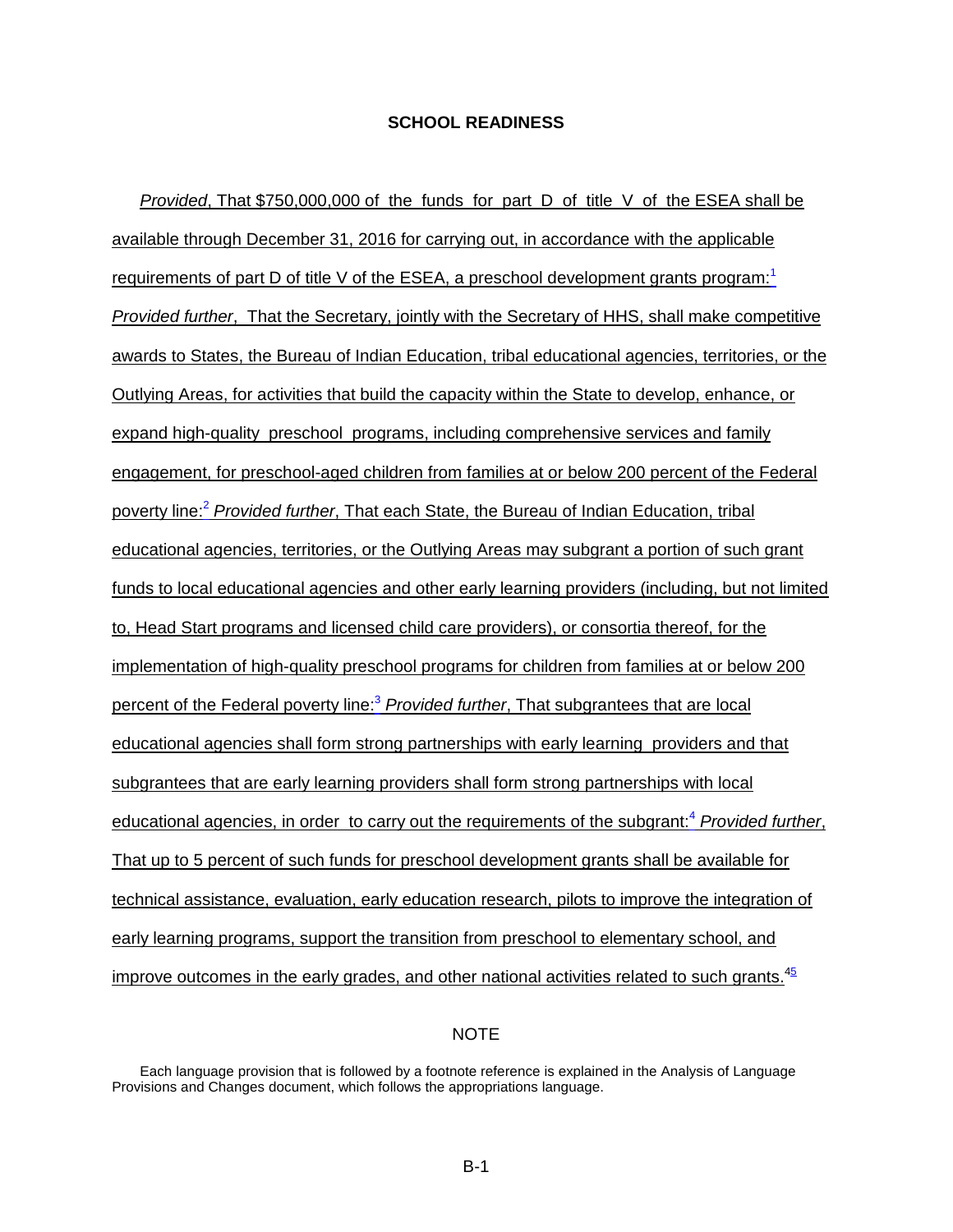# **Analysis of Language Provisions and Changes**

<span id="page-2-4"></span><span id="page-2-3"></span><span id="page-2-2"></span><span id="page-2-1"></span><span id="page-2-0"></span>

| Language Provision                                                                                                                                                                                                                                                                                                                                                                                                                                                                                                                                      | Explanation                                                                                                                                                                                                                                                    |
|---------------------------------------------------------------------------------------------------------------------------------------------------------------------------------------------------------------------------------------------------------------------------------------------------------------------------------------------------------------------------------------------------------------------------------------------------------------------------------------------------------------------------------------------------------|----------------------------------------------------------------------------------------------------------------------------------------------------------------------------------------------------------------------------------------------------------------|
| <sup>1</sup> Provided, That \$750,000,000 of the<br>funds for part D of title V of the ESEA<br>shall be available through December 31,<br>2016 for carrying out, in accordance with the<br>applicable requirements of part D of title V of<br>the ESEA, a preschool development grants<br><u>program:</u>                                                                                                                                                                                                                                               | This language earmarks funds for the<br>Preschool Development Grants program, and<br>gives the Department an additional 3 months<br>beyond the end of fiscal year 2016 to obligate<br>them.                                                                    |
| <sup>2</sup> Provided further, That the Secretary, jointly<br>with the Secretary of HHS, shall make<br>competitive awards to States, the Bureau of<br>Indian Education, tribal educational agencies,<br>territories, or the Outlying Areas, for activities<br>that build the capacity within the State to<br>develop, enhance, or expand high-quality<br>preschool programs, including<br>comprehensive services and family<br>engagement, for preschool-aged children<br>from families at or below 200 percent of the<br>Federal poverty line          | This language authorizes the Department to<br>make competitive Preschool Development<br>grants to States, the Bureau of Indian<br>Education, tribal educational agencies,<br>territories, or the Outlying Areas.                                               |
| <sup>3</sup> Provided further, That each State, the<br><b>Bureau of Indian Education, tribal educational</b><br>agencies, territories, or the Outlying Areas<br>may subgrant a portion of such grant funds to<br>local educational agencies and other early<br>learning providers (including, but not limited<br>to, Head Start programs and licensed child<br>care providers), or consortia thereof, for the<br>implementation of high-quality preschool<br>programs for children from families at or<br>below 200 percent of the Federal poverty line | This language allows grantees to subgrant<br>funds to local educational agencies, other<br>early learning providers, or consortia thereof.                                                                                                                     |
| Provided further, That subgrantees that are<br>local educational agencies shall form strong<br>partnerships with early learning providers<br>and that subgrantees that are early learning<br>providers shall form strong partnerships with<br>local educational agencies, in order to carry<br>out the requirements of the subgrant                                                                                                                                                                                                                     | This language requires subgrantees that are<br>local educational agencies to form strong<br>partnerships with early learning providers and<br>subgrantees that are early learning providers<br>to form strong partnerships with local<br>educational agencies. |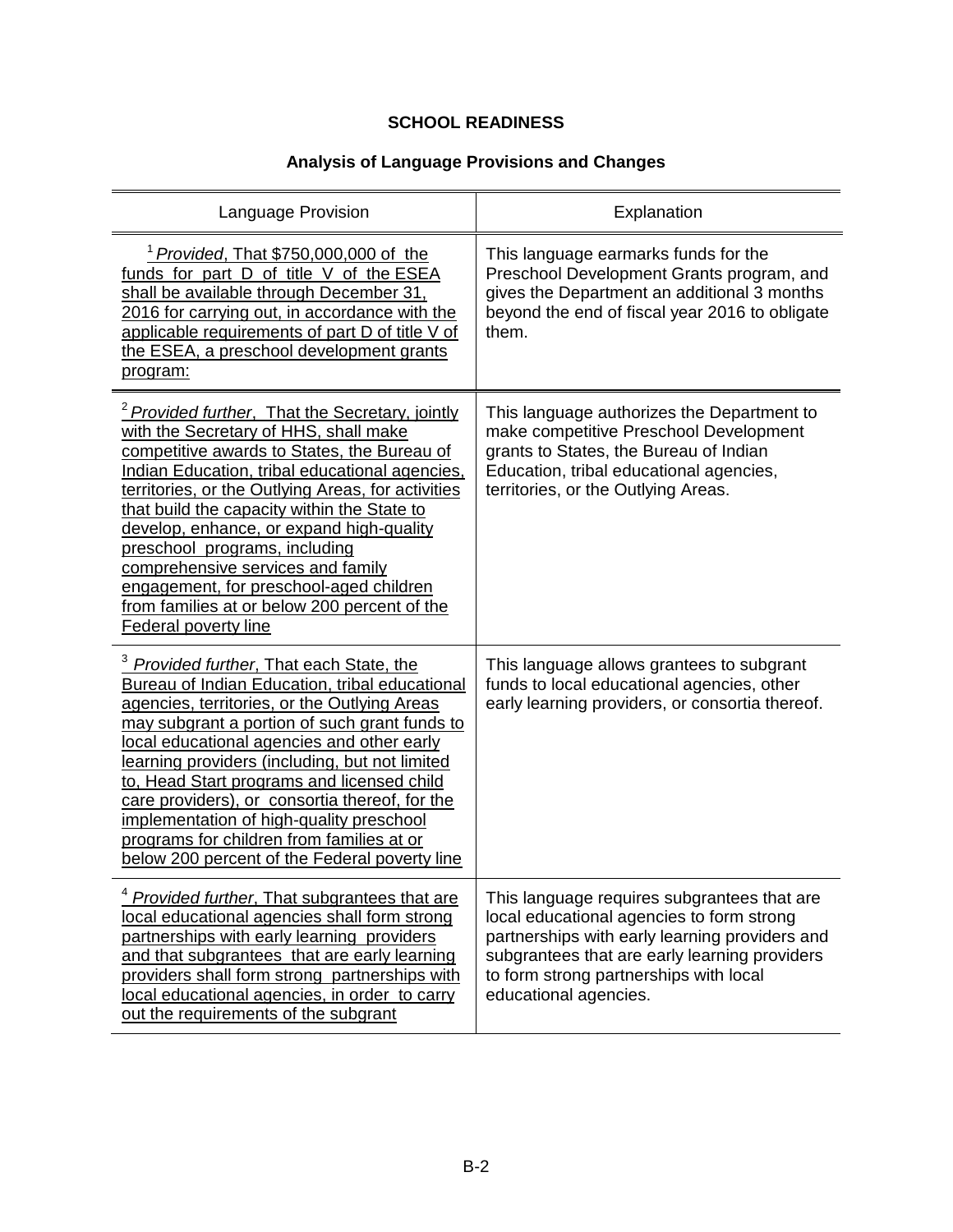# **Analysis of Language Provisions and Changes**

<span id="page-3-0"></span>

| Language Provision                                                                                                                                                                                                                                                                                                                                                                                                                     | Explanation                                                                                                    |
|----------------------------------------------------------------------------------------------------------------------------------------------------------------------------------------------------------------------------------------------------------------------------------------------------------------------------------------------------------------------------------------------------------------------------------------|----------------------------------------------------------------------------------------------------------------|
| <sup>5</sup> Provided further, That up to 5 percent of<br>such funds for preschool development grants<br>shall be available for technical assistance,<br>evaluation, early education research, pilots to<br>improve the integration of early learning<br>programs, support the transition from<br>preschool to elementary school, and improve<br>outcomes in the early grades, and other<br>national activities related to such grants | This language allows the Department to<br>reserve up to 5 percent of program funds for<br>national activities. |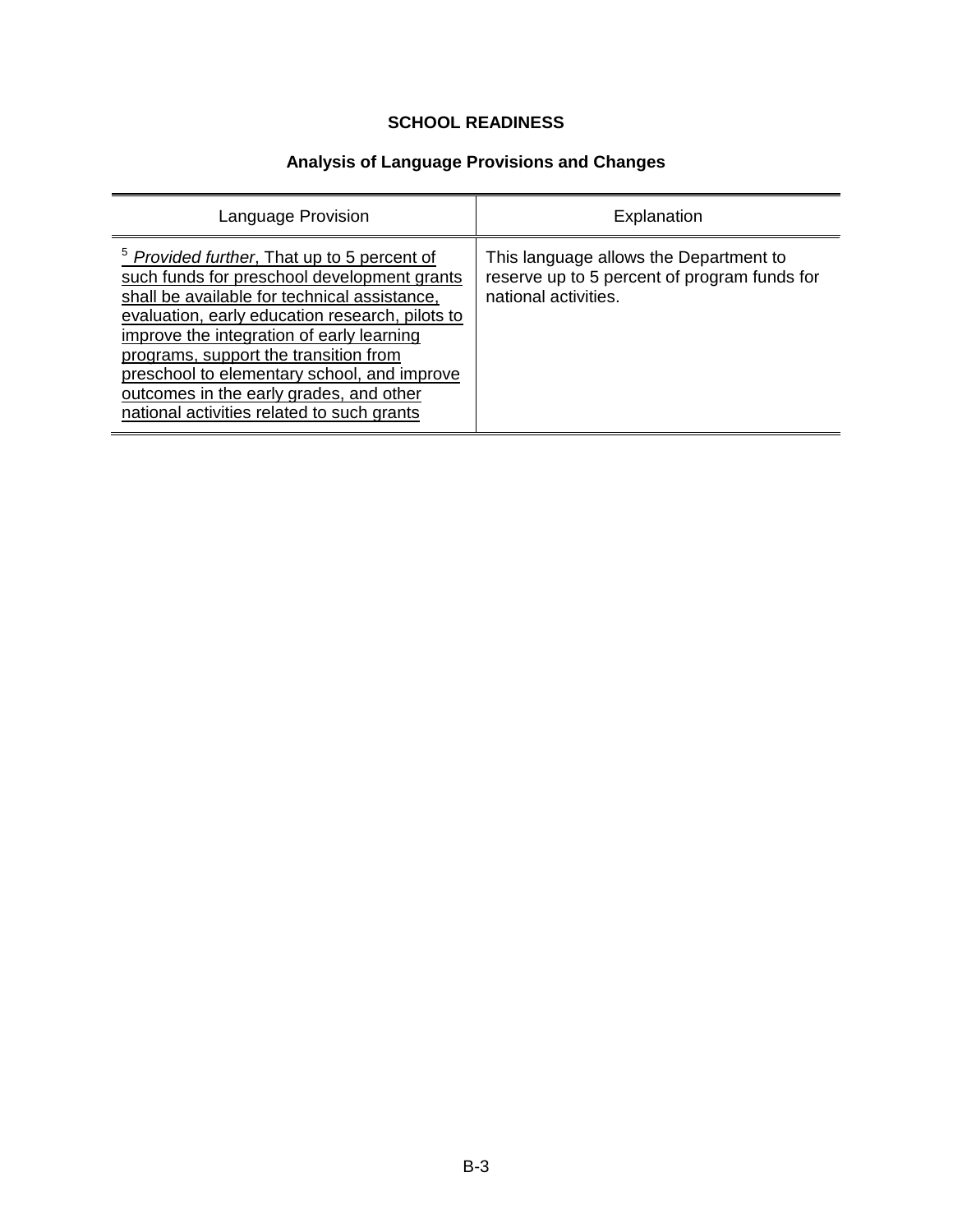#### **Appropriation, Adjustments and Transfers**

(dollars in thousands)

<span id="page-4-0"></span>

| Appropriation/Adjustments/Transfers                                                                             | 2014           | 2015           | 2016              |
|-----------------------------------------------------------------------------------------------------------------|----------------|----------------|-------------------|
| Discretionary:                                                                                                  | 0              | 0              | \$750,000         |
| Comparative transfer from:<br>Innovation and Improvement Programs for:<br>Fund for the improvement of education | \$250,000<br>0 | 0<br>\$250,000 | ∩                 |
| Total, adjusted discretionary appropriation                                                                     | 250,000        | 250,000        | 750,000           |
| <b>Mandatory:</b>                                                                                               | 0              | 0              | 1,299,982         |
| Total, discretionary and                                                                                        | 250,000        |                | 250,000 2,049,982 |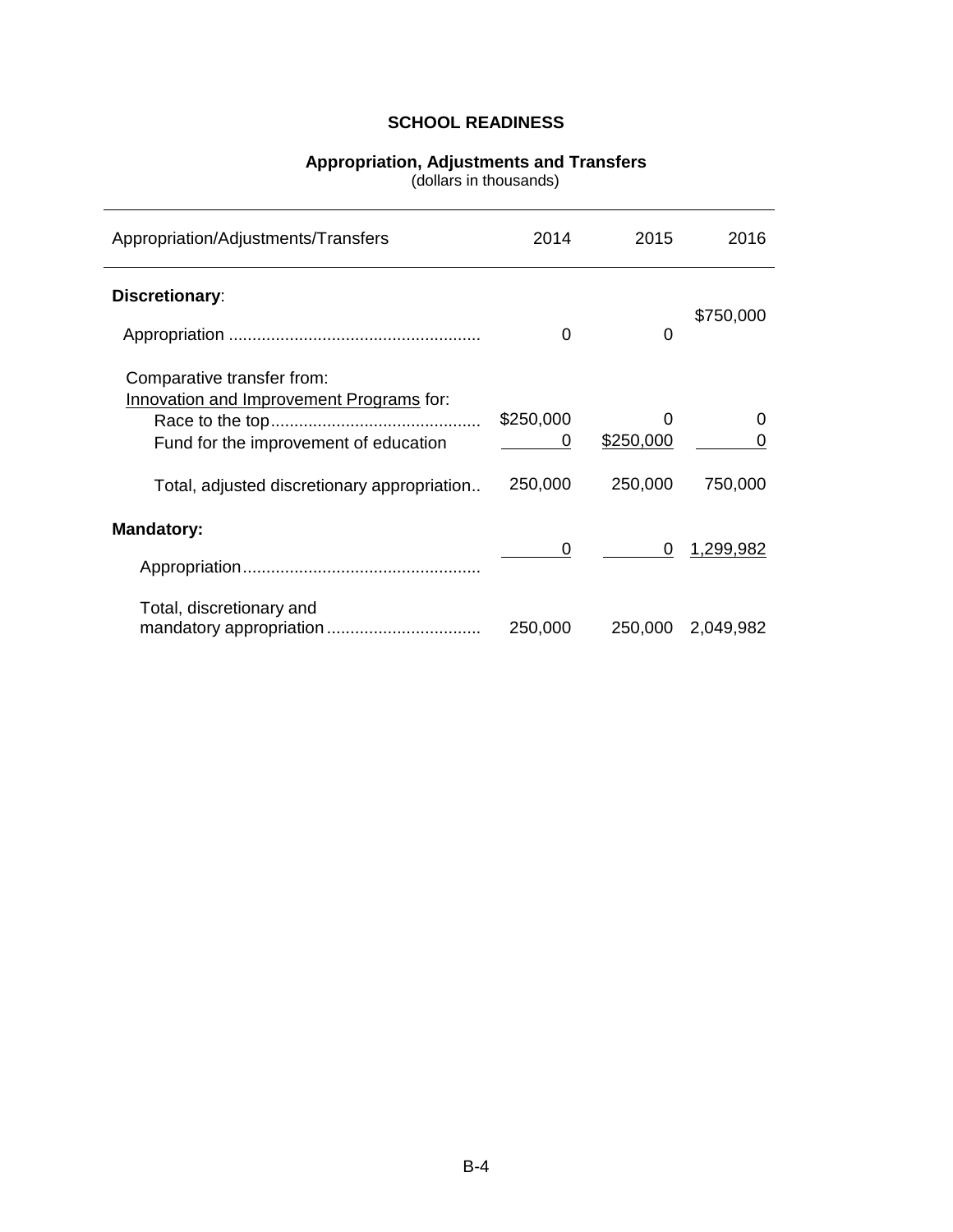#### **Authorizing Legislation**

(dollars in thousands)

<span id="page-5-0"></span>

| Activity                                                                                            | 2015<br>Authorized | 2015<br>Estimate | 2016<br>Authorized  | 2016<br>Request |
|-----------------------------------------------------------------------------------------------------|--------------------|------------------|---------------------|-----------------|
| <b>Preschool Development</b><br>Grants (ESEA V-D)                                                   | Indefinite         | \$250,000        | To be<br>determined | \$750,000       |
| Preschool for All (mandatory)<br>(proposed legislation)                                             | 0                  | 0                | To be<br>determined | 1,299,982       |
| <b>Total discretionary</b><br>appropriation (portion of<br>discretionary request not<br>authorized) |                    | 250,000          |                     | 750,000         |
| Total mandatory appropriation<br>(portion of mandatory<br>request not authorized)                   |                    |                  |                     | 1,299,982       |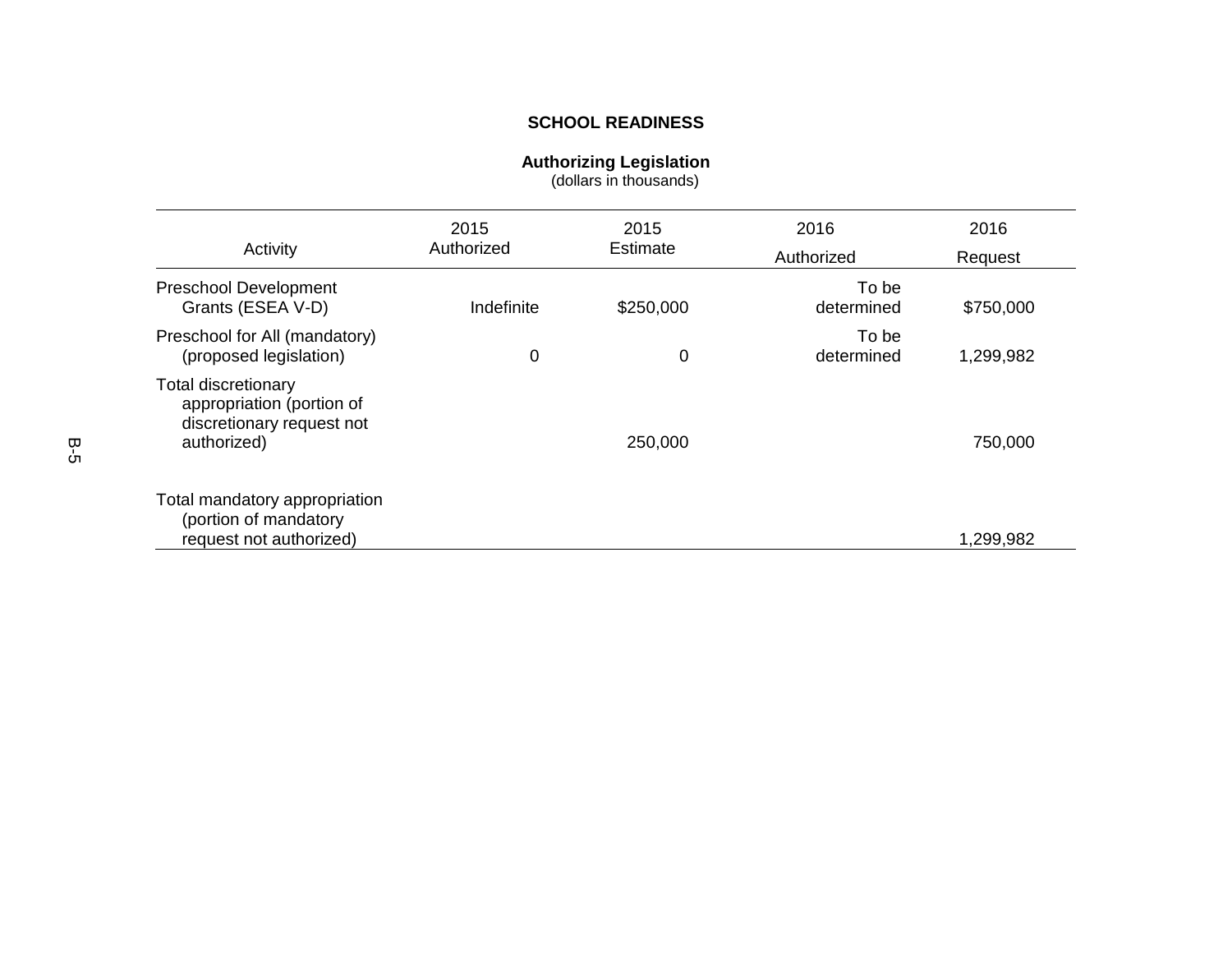#### DEPARTMENT OF EDUCATION FISCAL YEAR 2016 PRESIDENTS BUDGET

#### Click here for accessible version

| (in thousands of dollars)<br>Account, Program and Activity | Category<br>Code | 2014<br>Appropriation    | 2015<br>Appropriation   | 2016<br>President's<br>Budget     | 2016 President's Budget<br>Compared to 2015 Appropriation<br>Amount | Percent                      |
|------------------------------------------------------------|------------------|--------------------------|-------------------------|-----------------------------------|---------------------------------------------------------------------|------------------------------|
| <b>School Readiness (proposed legislation)</b>             |                  |                          |                         |                                   |                                                                     |                              |
| 1. Preschool development grants 1<br>2. Preschool for all  | D<br>M           | 250.000                  | 250,000                 | 750,000<br>1,299,982              | 500.000<br>1,299,982                                                | 200.000%<br>$--$             |
| Total<br>Discretionary<br>Mandatory                        |                  | 250.000<br>250,000<br>-0 | 250,000<br>250,000<br>υ | 2,049,982<br>750,000<br>1,299,982 | 1,799,982<br>500.000<br>1,299,982                                   | 719.993%<br>200.000%<br>$--$ |

#### <span id="page-6-0"></span>NOTES: D = discretionary program; M = mandatory program; FY = fiscal year

Accounts are shown under the administering office that has primary responsibility for most programs in that account; however, there may be some programs that are administered by another office.

[For mandatory programs, the levels shown in the 2014 Appropriation column reflect the 7.2 percent sequester that went into effect October 1, 2013, and the levels shown in the 2015 Appropriation column](http://www2.ed.gov/about/overview/budget/budget16/justifications/b-schoolreadiness508aptsummary.xls) reflect the 7.3 percent sequester that went into effect October 1, 2014, pursuant to the Budget Control Act of 2011 (P.L. 112-25).

Detail may not add to totals due to rounding.

<sup>1</sup> The Department of Education Appropriations Act, 2014, provided funds under Race to the Top, and the Department of Education Appropriations Act, 2015, provided *funds under the Fund for the Improvement of Education, both in the Innovation and Improvement account.*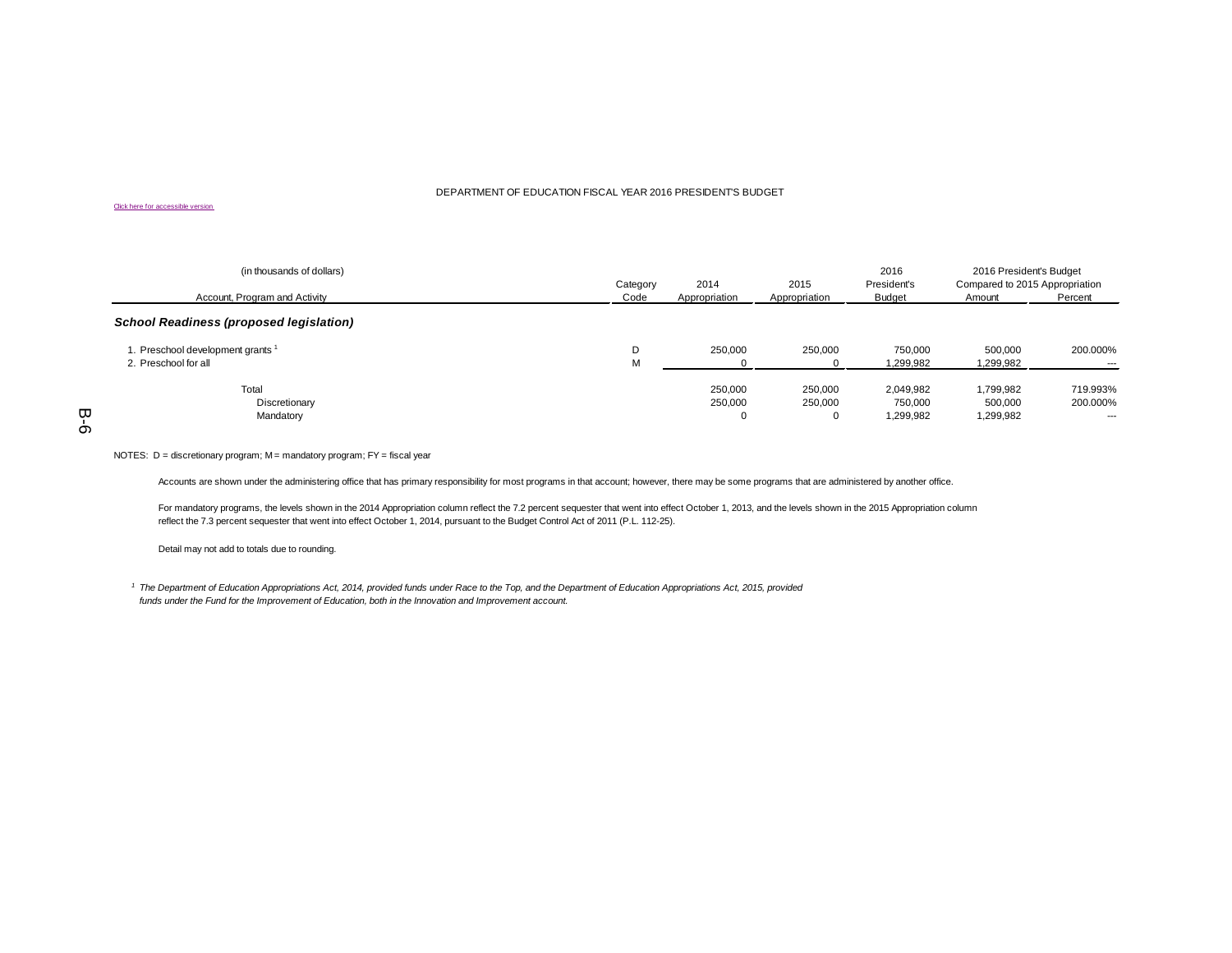#### **Summary of Request**

<span id="page-7-0"></span>The Administration's 2016 School Readiness request includes significant investments that will establish a continuum of high-quality early learning through kindergarten entry. The signature program in this effort is Preschool for All, a proposed \$75 billion mandatory investment over 10 years that would build upon existing State systems to provide high-quality preschool to all 4-year-olds from low- and moderate-income families. The program would also create incentives for States to expand publicly funded preschool services to middle-class families and promote access to high-quality full-day kindergarten and high-quality early learning programs for children under the age of 4.

In order to enable more States and communities to be ready to provide high-quality preschool through the Preschool for All program, the Administration is requesting \$750 million in discretionary funds for Preschool Development Grants. This level of funding would help support 26 to 32 grants to States. This funding would reach nearly all States by 2016. These grants would pave the way for the successful implementation of Preschool for All by ensuring that States most willing commit to expanding preschool access are able to make the critical investments necessary to support high-quality programs. One key goal of the grants would address fundamental needs like workforce development, and quality infrastructure components such as program standards, monitoring, and evaluation. A second key goal would support the scale-up of high-quality local programs that could serve as models for Preschool for All.

The Administration is also proposing \$1.3 billion in mandatory funding for Preschool for All to support grants to States for the implementation of high-quality preschool programs that are aligned with elementary and secondary education systems. The proposed investment reflects both the recognition that the path to college completion begins during a child's earliest years and that high-quality preschool can eliminate the school readiness gap that exists between children from low- and higher-income families. High-quality preschool drives increased school readiness across multiple domains, including: language and literacy development; cognition and general knowledge (including early mathematics and science development); approaches toward learning; physical well-being and motor development; and social and emotional development. Longer-term improved outcomes include narrower achievement gaps, fewer placements in special education programs and services, and a reduced need for remediation in the early elementary grades.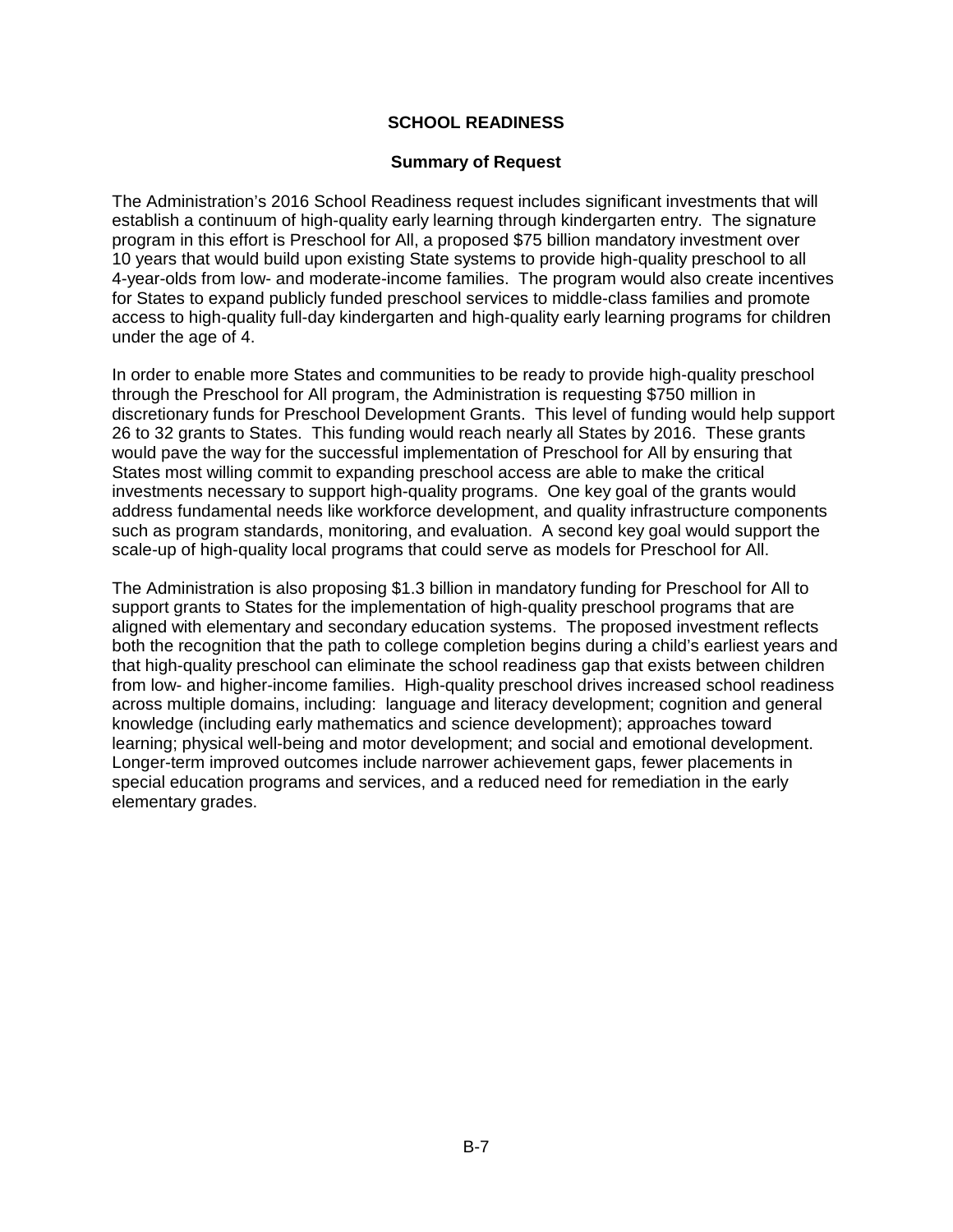#### <span id="page-8-1"></span><span id="page-8-0"></span>**Preschool development grants**

(Elementary and Secondary Education Act of 1965, Title V, Part D)

(dollars in thousands)

FY 20[1](#page-8-2)6 Authorization: To be determined<sup>1</sup>

Budget Authority:

| 2015         | 2016      | Change     |
|--------------|-----------|------------|
| $$250,000^2$ | \$750,000 | +\$500,000 |

<span id="page-8-3"></span><span id="page-8-2"></span><sup>1</sup> The GEPA extension expired September 30, 2008; new authorizing legislation is sought for FY 2016.<br><sup>2</sup> The Department of Education Appropriations Act, 2015, provided funds under Fund for the Improvement of Education in the Innovation and Improvement account.

## PROGRAM DESCRIPTION

The Preschool Development Grants program is designed to build State and local capacity to implement universal preschool for all 4-year-olds from low- and moderate-income families, consistent with the President's Preschool for All mandatory proposal. The Department, in collaboration with Health and Human Services (HHS), awards Preschool Development Grants on a competitive basis to States to (1) build or enhance a preschool program infrastructure that would enable the delivery of high-quality preschool services to children, and (2) scale-up highquality preschool programs in targeted high-need communities that serve as models for expanding preschool to all 4-year-olds from low- and moderate-income families.

Preschool Development Grants support two types of grants to States: (1) Development Grants for States with small or no State public preschool program to develop or enhance their preschool program infrastructure and capacity to deliver high-quality preschool services to eligible children in one or more high-need communities; and (2) Expansion Grants to States with more robust preschool systems to implement and expand high-quality preschool programs to serve additional children in high-need communities. Services may be implemented through a mixeddelivery system of providers including schools, licensed child care centers, Head Start, or other community-based organizations.

Grantees are required to meet nationally recognized program quality standards, including the following elements: (1) high staff qualifications, including a bachelor of arts degree for teachers; (2) professional development for teachers and staff; (3) low staff-child ratios and small class sizes; (4) a full-day program; (5) developmentally appropriate, evidence-based curricula and learning environments that are aligned with State early learning and development standards; (6) individual accommodations and supports for children, (7) instructional staff salaries that are comparable to those for K-12 instructional staff; (8) ongoing program evaluation to ensure continuous improvement; (9) onsite comprehensive services for children; and (10) evidencebased health and safety standards.

Each applicant is required to submit a plan that describes (1) how the State will expand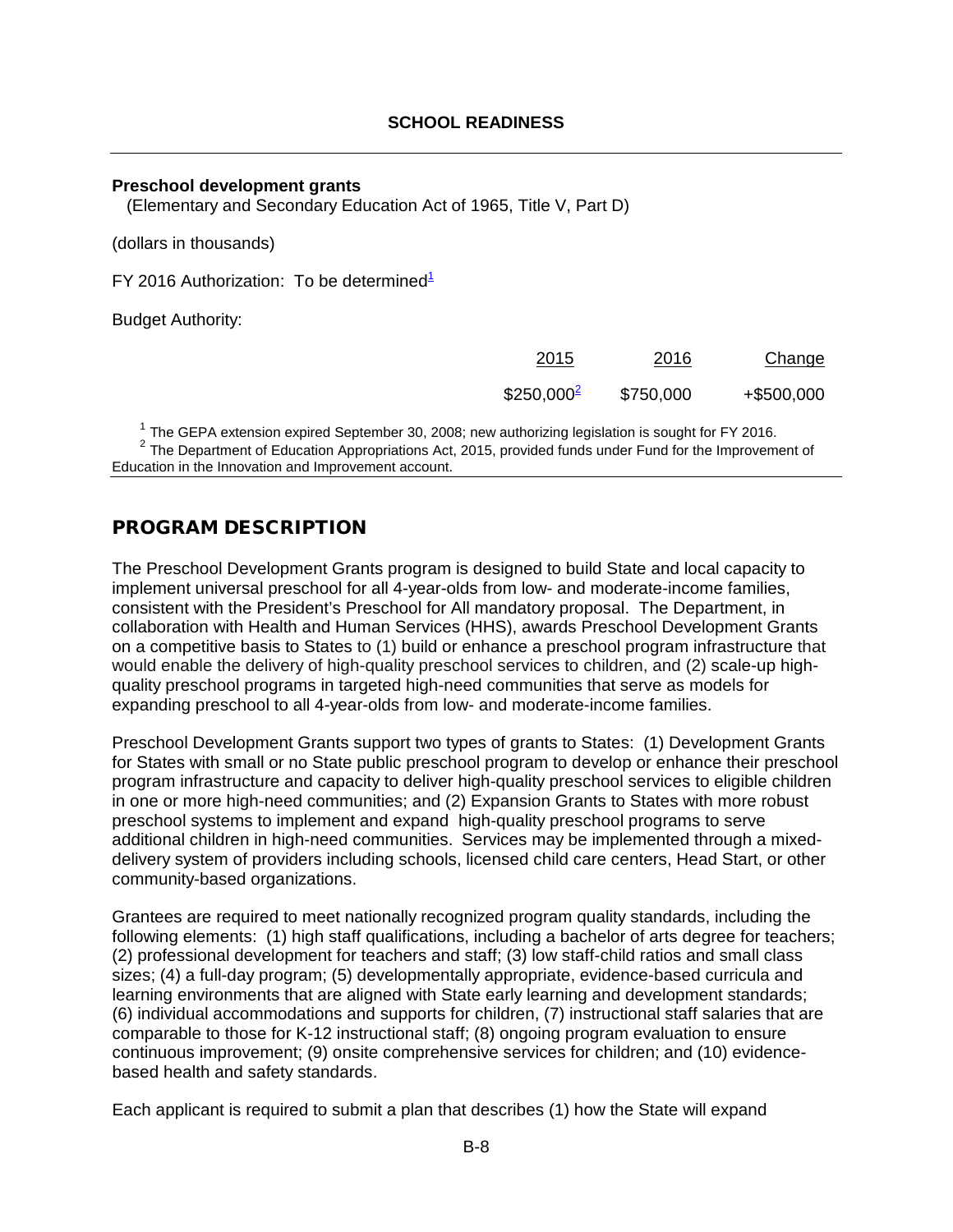#### **Preschool development grants**

preschool access to 4-year old children from families at or below 200 percent of the Federal poverty level in high-need areas; (2) its commitment to High-Quality Preschool Programs; (3) how it will ensure quality programs; (4) how it will encourage collaboration and strong partnerships between LEAs and other early learning providers; (5) its strategy to align programs within a birth through third grade continuum; and (6) a sustainability plan to maintain high-quality services for children after the grant period. In some instances, a State grantee might wish to use these funds to build components of the early education program quality infrastructure consistent with the requirements of the Preschool for All proposal, such as (1) developing or enhancing comprehensive early learning and development standards and high-quality preschool program standards; (2) linking preschool and elementary and secondary school data; (3) implementing or improving the State's tiered quality rating and improvement systems (TQRIS); or (4) implementing a comprehensive early learning assessment system. The Department permits grantees to subgrant funds to other high-quality early learning providers to implement preschool services to children from low- and moderate-income families.

In fiscal year 2014, the Department, in collaboration with HHS, awarded a total of 18 grants— 5 Development grants (Alabama, Arizona, Hawaii, Montana and Nevada) and 13 Expansion grants (Arkansas, Connecticut, Illinois, Louisiana, Maine, Maryland, Massachusetts, New Jersey, New York, Rhode Island, Tennessee, Vermont, and Virginia).

This is an extended availability program. Funds are available for obligation for 15 months, from October 1 of the fiscal year for which funds are appropriated through December 31 of the following fiscal year.

## FY 2016 BUDGET REQUEST

The Administration requests \$750 million in fiscal year 2016 for Preschool Development Grants, an increase of \$500 million over the 2015 level. This additional funding will support a significant expansion of the program, allowing it to make competitive awards to nearly every State that submits a high-quality application. Funds also would be used for continuation grants to the 18 States that received fiscal year 2014 Preschool Development Grant awards. The program, which provides competitive grants to States to develop, enhance, or expand high-quality preschool programs for children from families at or below 200 percent of the Federal poverty line, is a key part of the Administration's overall Preschool for All strategy to expand universal preschool to more than 1 million children from low- and moderate-income families. Grants made in 2014 provide support for low-capacity States to build the fundamental components of a highquality preschool system and for high-capacity States to expand high-quality preschool models. For example, Connecticut will use its fiscal year 2014 PDG award to improve quality in its State preschool program by offering comprehensive services; paying teachers a salary equal to K-12 teachers; deepening family engagement; forging a seamless birth-through-third-grade continuum; and enhancing its professional development system to offer more targeted coaching, mentoring, and consultation designed to meet the unique needs of programs and teachers. Montana will use its PDG funds to establish the first-ever State preschool program that will improve access to high quality preschool education in 16 communities, 8 of which are on Indian lands. And Alabama will add 400 classrooms to its existing State preschool program, increasing the availability of high-quality preschool from 9 percent of eligible children to 26 percent by 2018.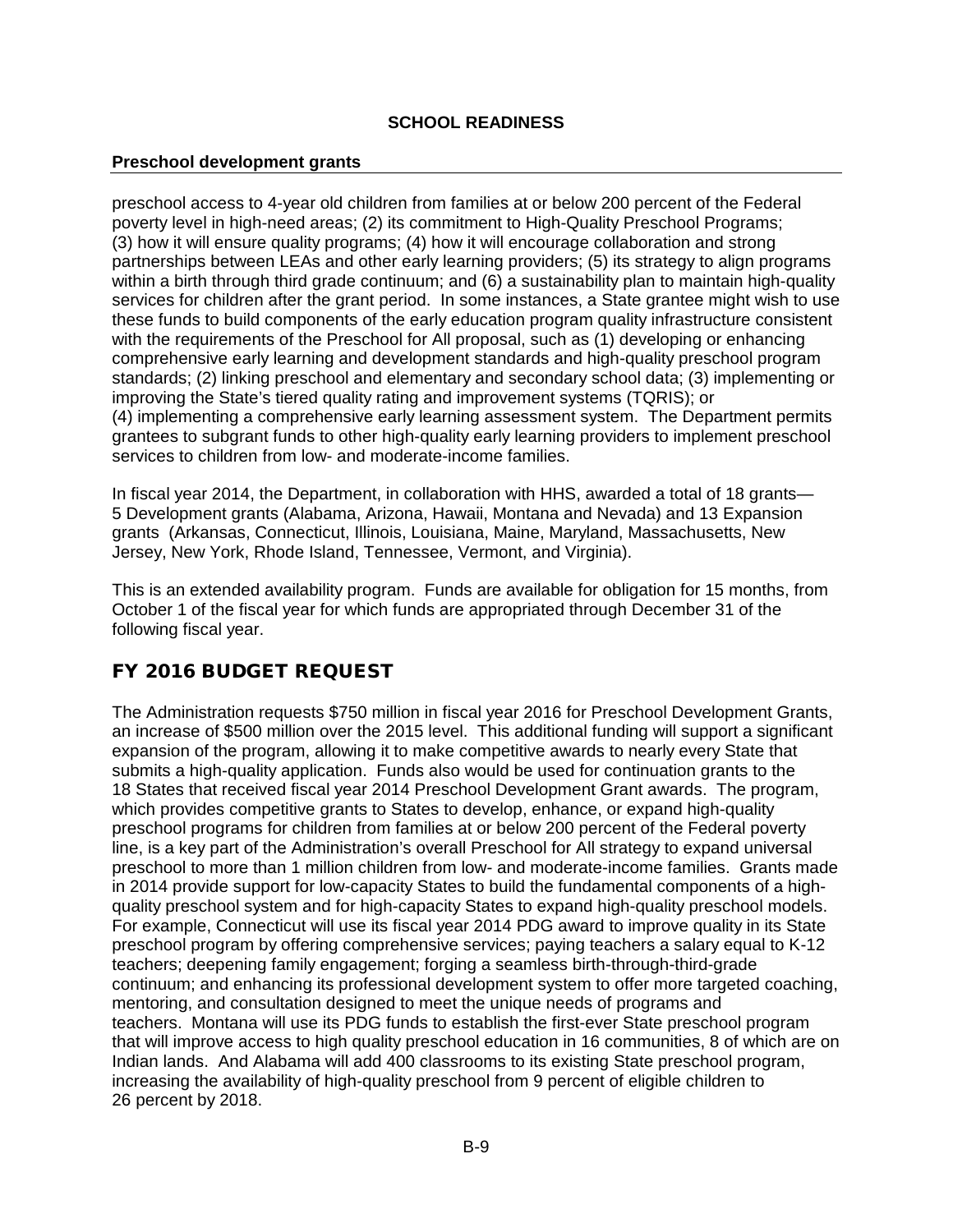#### **Preschool development grants**

-

The fiscal year 2016 request would support two types of grants to States: (1) Development Grants to build or enhance State Preschool Program infrastructure and capacity that would enable the delivery of high-quality preschool services to eligible children in one or more highneed community; and (2) Expansion Grants to implement and sustain high-quality preschool programs in States with more robust preschool systems to reach and serve additional children. This effort will continue to lay the groundwork to ensure that more States are ready and able to participate in the proposed Preschool for All program, which supports universal access to highquality preschool services for children from low- and moderate-income families. The request also expands eligibility beyond States to include the Bureau of Indian Education, tribal educational agencies, territories, and the Outlying Areas.

Research findings provide strong justification for Federal investment in high-quality preschool programs. Children who attend high-quality preschool are better prepared for school; less likely to be retained in grade; score higher on reading and math assessments in the elementary grades; and are more likely to graduate from high school than children who do not attend such programs.<sup>[1](#page-10-0)</sup> These benefits are particularly strong for children from low-income families.

In addition to the educational gains, investment in high-quality preschool provides economic benefits, with an estimated return on investment of \$7 to \$10 for every \$1 invested in high-quality preschool due to lower remedial education costs, increased labor productivity, and reduction in crime. $2$  Yet, despite these benefits, only 1 in 3 children attend a high-quality preschool program.[3](#page-10-2)

According to the National Institute for Early Education Research, only 30 State programs require preschool teachers to have a bachelor's degree, 22 States offer full-day programs, and 32 State programs require site visits.

These data demonstrate that while some States have put in place elements of high-quality preschool programs consistent with the Preschool for All proposal, there remains a significant need for targeted investments in many States to prepare them to offer high-quality preschool to all 4-year-olds from low- and moderate-income families.

The request would allow the Secretary to reserve up to 5 percent of Preschool Development Grants funds for national activities, including technical assistance to support program grantees,

<span id="page-10-0"></span><sup>&</sup>lt;sup>1</sup> Campbell, F. A., Ramey, C. T., Pungello, E., Sparling, J., & Miller-Johnson, S. (2002). Early childhood education: Young adult outcomes from the Abecedarian project. *Applied Developmental Science*, 6, 42-57; Gormley, W., Gayer, T., Phillips, D.A., & Dawson, B. (2005). The effects of universal Pre-K on cognitive development. *Developmental Psychology*, 41, 872-884; Schweinhart, L.J., Barnett, W.S., & Belfield, C.R. (2005). *Lifetime effects:The High/Scope Perry Preschool Study through age 40*. Ypsilanti, MI: High/Scope Press; Weiland, C., & Yoshikawa, H. (2013). Impacts of a prekindergarten program on children's mathematics, language, literacy, executive function, and emotional skills. Child Development.

<span id="page-10-1"></span><sup>&</sup>lt;sup>2</sup> Heckman, James J., Seong Hyeok Moon, Rodrigo Pinto, Peter A. Savelyev, and Adam Yavitz. (2010). "The Rate of Return to the High/Scope Perry Preschool Program." Journal of Public Economics, 94(1): 114-128.

<span id="page-10-2"></span><sup>&</sup>lt;sup>3</sup> Department of Education, National Center for Education Statistics, Early Childhood Longitudinal Study, Birth Cohort, Longitudinal 9-month–Kindergarten Restricted-Use Data File. (Table was prepared December 2010 [http://nces.ed.gov/programs/digest/d11/tables/dt11\\_057.asp.](http://nces.ed.gov/programs/digest/d11/tables/dt11_057.asp))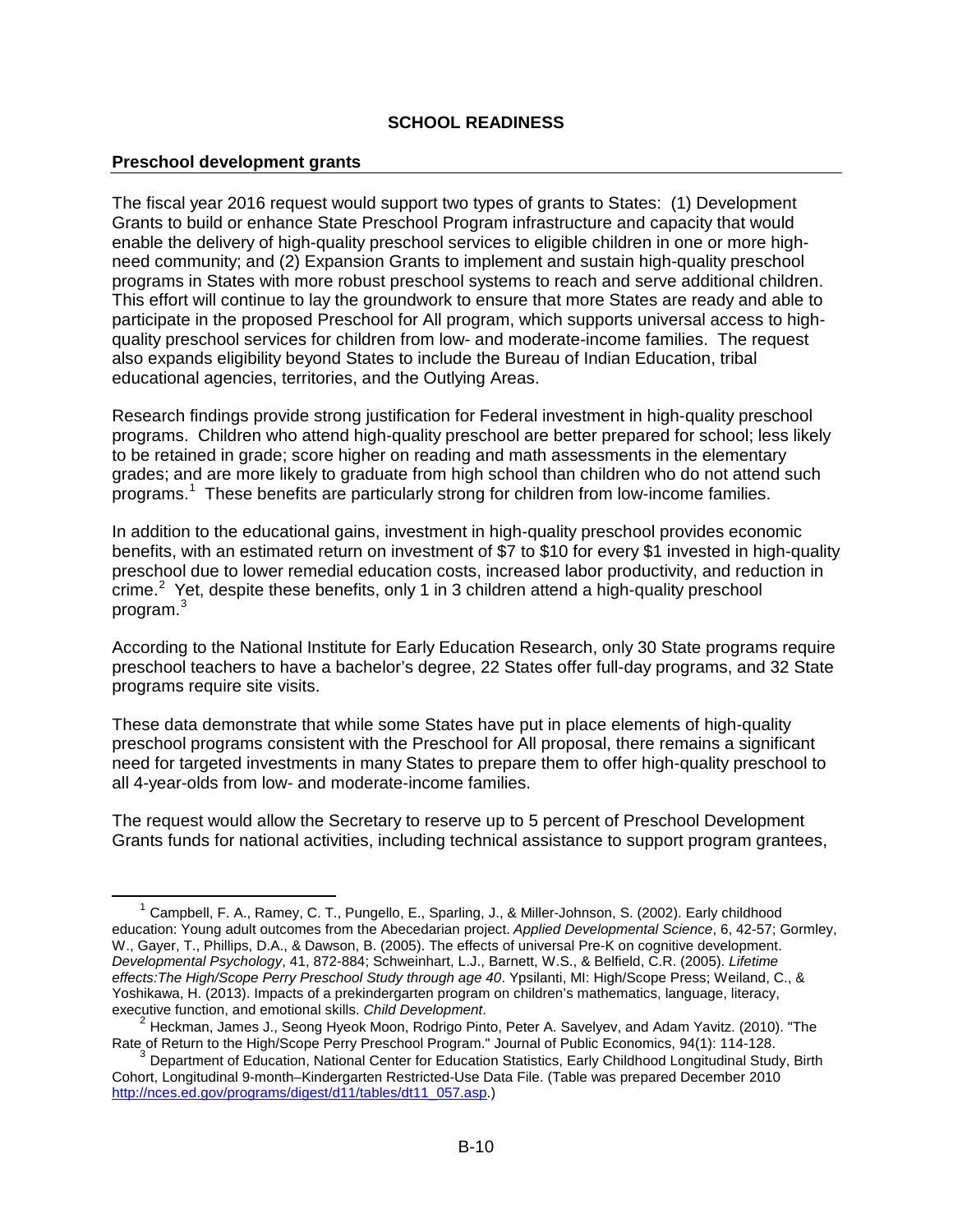#### **Preschool development grants**

\_\_\_\_\_\_\_\_\_\_\_\_\_\_\_\_\_

program evaluation, research to strengthen the evidence base around the effective implementation of early learning programs, and a pilot program described in more detail below.

#### **Pilots in Integrated Programming for Early Results (PIPER)**

Up to \$20 million of the proposed 5 percent set-aside would be used to fund Pilots in Integrated Programming for Early Results (PIPER) in 5–6 communities to test innovative approaches to strengthening the effectiveness of early learning interventions and improving the transitions of children eligible for services under the PDG program (i.e., children from low-income families) from preschool into kindergarten through third grade. The Department would make awards to consortia that include a local educational agency (LEA) and early learning programs in the community (such as State or local preschool, child care, Head Start, and private providers). The PIPER pilot would be designed to increase understanding about the essential elements of early learning programs, the transition to kindergarten, and early grade experiences that contribute to school success, with the overarching goal of improving student outcomes by third grade.

The PIPER pilot would support the integration of developmental, academic, health, and family data across multiple programs—which may include Federal, State- or locally-funded preschool, special education and early intervention programs, Head Start, child care, and K-12 schools—to track children's cognitive, physical, social, and emotional development and continuously improve the services they receive in both early learning and K-3 settings. In addition, the pilot would place a special emphasis on the use of vertically-aligned, evidence-based curricula in early learning programs and the early elementary grades to improve child outcomes, while supporting teachers with materials and strategies that will help children achieve demonstrable gains in key areas of childhood development and learning.

## PROGRAM OUTPUT MEASURES (dollars in thousands)

| <b>Measures</b>                            | 2014      | 2015      | <u> 2016</u> |
|--------------------------------------------|-----------|-----------|--------------|
| Amount for new awards                      | \$240,000 | 0         | \$471,000    |
| Total number of new awards                 | 18        | Ω         | $26 - 32$    |
| Number of new Development awards           | 5         | 0         | $6 - 11$     |
| Number of new Expansion awards             | 13        |           | $19 - 22$    |
| Amount for continuation awards             | 0         | \$240,000 | \$248,740    |
| Number of continuation awards              | 0         | 18        | 18           |
| Peer review of new award applications      | \$2,500   | 0         | \$1,500      |
| <b>National Activities</b>                 | \$7,500   | \$7,500   | \$37,500     |
| <b>Total, Preschool Development Grants</b> | \$250,000 | \$250,000 | \$750,000    |

NOTE: The fiscal year 2014 appropriations act authorized the Department to pool evaluation funds reserved under section 9601 of the ESEA and use those pooled funds to evaluate any ESEA program. The fiscal year 2015 appropriations act provided the same authority and the Administration's fiscal year 2016 budget would continue this authority. The Department may reserve funds from the Preschool Development Grants program under this authority in fiscal years 2015 and 2016.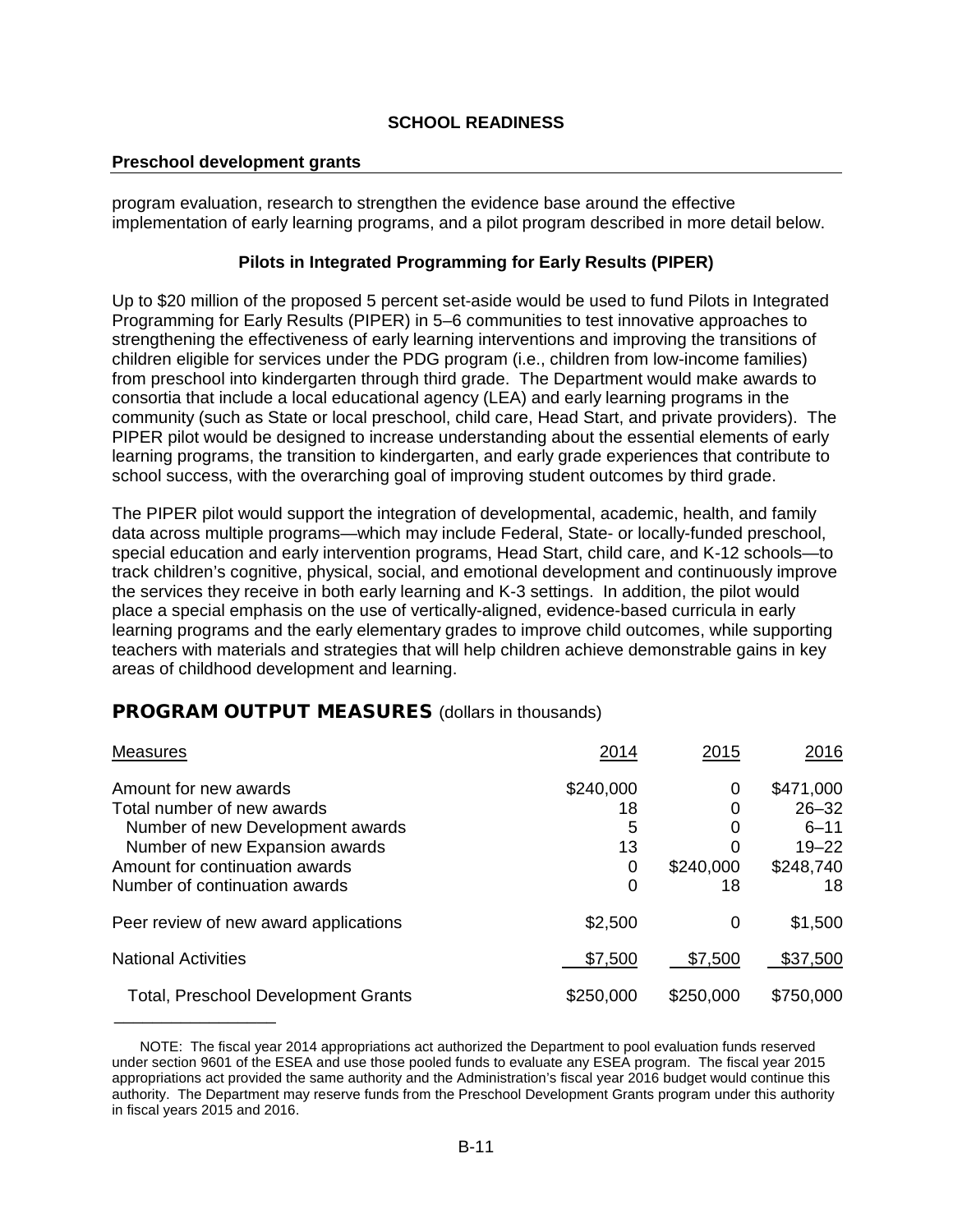#### **Preschool development grants**

## PROGRAM PERFORMANCE INFORMATION

The Department developed the following performance measures for the Preschool Development program: (1) The number and percentage of Eligible Children served in High-Quality Preschool Programs funded by the grant; (2) The number and percentage of children served overall in the State Preschool Program; and (3) The number and percentage of children in the High-Need Communities served by the grant that are ready for kindergarten as determined by the State's Kindergarten Entry Assessment or, if the State does not yet have a Kindergarten Entry Assessment, other valid and reliable means of determining school readiness.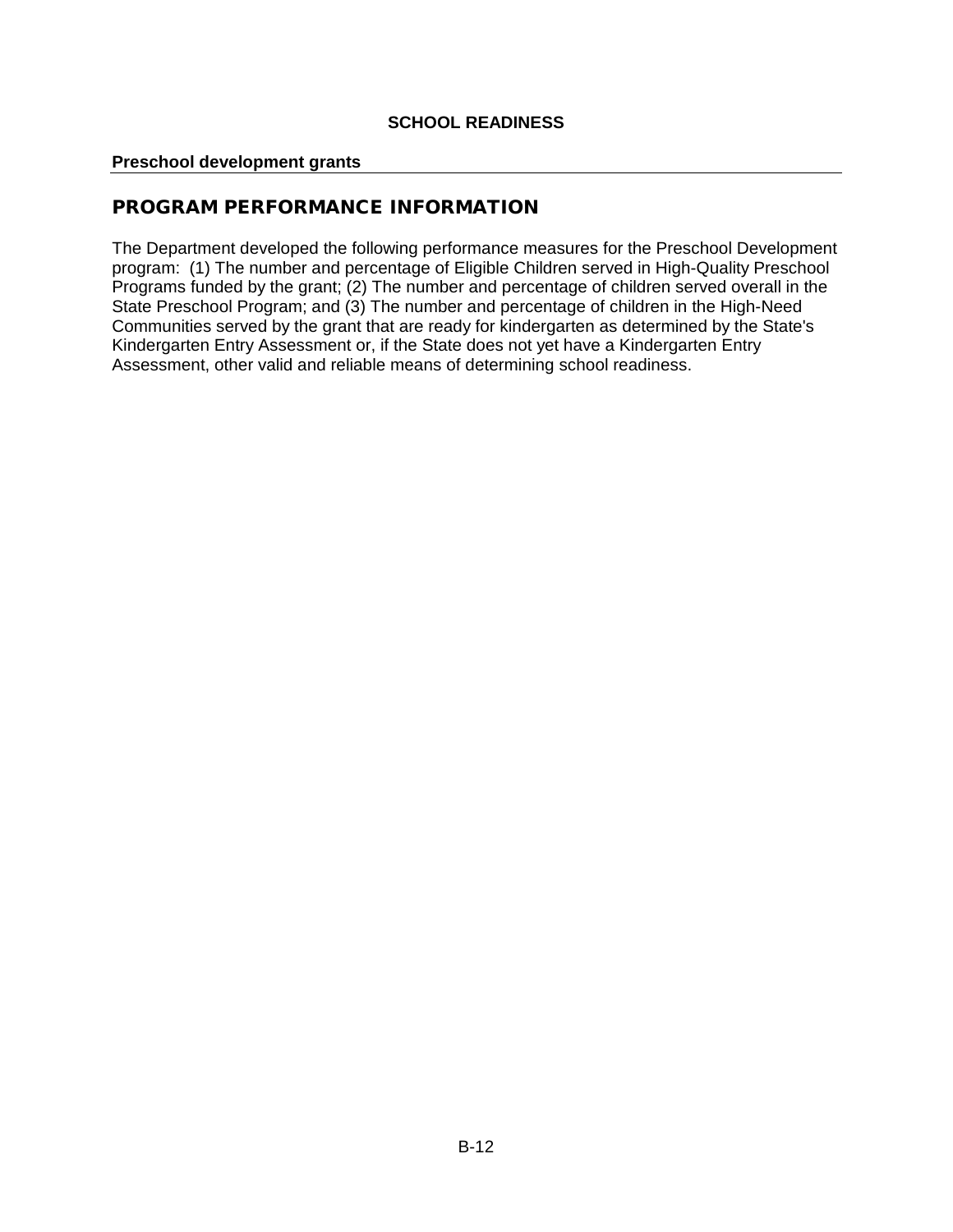<span id="page-13-0"></span>

| <b>Preschool for all</b><br>(Proposed legislation) |      |             |                 |
|----------------------------------------------------|------|-------------|-----------------|
| (dollars in thousands)                             |      |             |                 |
| FY 2016 Authorization: To be determined            |      |             |                 |
| Budget Authority (mandatory):                      | 2015 | 2016        | Change          |
|                                                    | 0    | \$1,299,982 | $+$ \$1,299,982 |

## PROGRAM DESCRIPTION

The Administration's 2016 budget includes significant new investments that will establish a continuum of high-quality early learning through kindergarten entry. The signature program in this effort is Preschool for All, a proposed \$75 billion mandatory investment over 10 years, beginning with \$1.3 billion in fiscal year 2016. This groundbreaking proposal calls for a new Federal-State partnership that would build upon existing State systems to provide all low- and moderate-income 4-year-olds with high-quality, publicly funded preschool, while also encouraging the expansion of these programs to include children from middle class families. In addition, Preschool for All would promote access to full-day kindergarten and high-quality early learning programs for children under the age of 4.

Preschool for All funds would be used to improve outcomes for children by expanding the number and availability of high-quality preschool programs and improving the quality of existing programs. The definition of high-quality preschool, based on nationally recognized standards, includes, at a minimum, the following elements: (1) high staff qualifications, including a bachelor's degree for teachers; (2) professional development for teachers and staff; (3) low staffchild ratios and small class sizes; (4) a full-day program; (5) developmentally appropriate, evidence-based curricula and learning environments that are aligned with the State early learning and development standards; (6) individual accommodations and supports for children; (7) instructional staff salaries that are comparable to those for K-12 instructional staff; (8) ongoing program evaluation to ensure continuous improvement; (9) onsite comprehensive services for children; and (10) evidence-based health and safety standards.

To receive a Preschool for All formula grant, States would have to demonstrate that they have: (1) early learning and development standards across the essential domains of school readiness, (2) high-quality program standards, (3) requirements for teacher and staff qualifications, and (4) the ability to link preschool data with K-12 data. In addition, each State would be required to submit a plan that describes how it will provide access, within a reasonable time period, to highquality preschool with open enrollment for all 4-year-olds from families with incomes at or below 200 percent of the Federal poverty line. If a State opts to expand participation in high-quality preschool for children with family incomes above 200 percent of the Federal poverty line, its plan should also describe its expansion strategy and goals. Each State's plan would also address how it would develop and implement the infrastructure that is crucial to ensuring program quality, such as a system that evaluates, rates, and makes public the quality of programs and a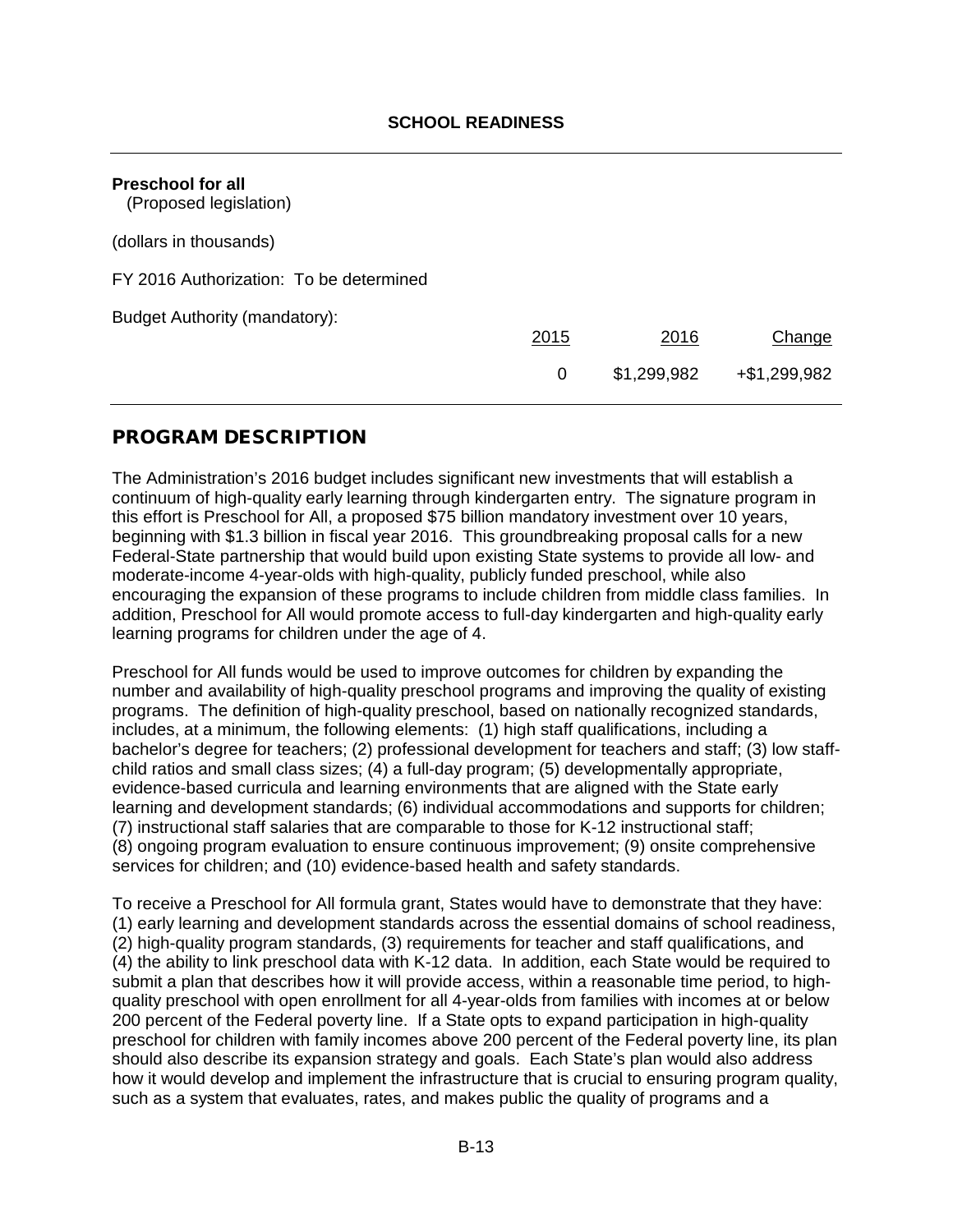#### **Preschool for all**

comprehensive early learning assessment system. Since a participating State would be permitted to expand federally funded activities once it has made preschool universally available to low- and moderate-income 4-year-olds, the plan would also address how the State will promote access to full-day kindergarten and, if full-day kindergarten is already provided, how the State will extend high-quality preschool to low- and moderate-income 3-year-olds.

Funds would be awarded through a cost-sharing model under which the Federal Government would assume a significant share of the program costs in the first years of the program with States gradually assuming more responsibility over time. Each State that receives a grant would be required to contribute non-Federal matching funds and would be eligible for a reduced (incentive) match rate if it has a plan to serve additional children from families with incomes above 200 percent of the Federal poverty line in high-quality public preschool programs.

Allocations to States would be based on each State's relative share of 4-year olds from families at or below 200 percent of the Federal poverty level. Program funds would support preschool for 4-year-olds with family incomes at or below 200 percent of the Federal poverty level. The allocations to States would also take into account other factors, such as the level of program participation and the estimated cost of the activities specified in the State plan.

During the first 4 years of the program, States would be permitted to reserve up to 20 percent of their funds for quality improvement efforts and an additional one half of 1 percent for administrative costs. States would be required to subgrant no less than 80 percent of their awards to local educational agencies (LEAs) or other early learning providers in partnership with LEAs. Examples of other early learning providers include child care centers, community-based organizations, and private providers. If a State does not reserve funds for quality improvement efforts, it would be required to use not less than 99 percent of its allocation to make subgrants to eligible local entities.

Each State that receives grant funds would be required to maintain fiscal support of its Statefunded preschool programs. Additionally, Preschool for All funds must be used to supplement and not supplant other Federal, State, and local public funds expended on public preschool programs in the State.

The Administration's proposal includes set-asides of one-half of 1 percent for both the Department of Interior's Bureau of Indian Education (BIE) and the Outlying Areas; each of these entities would have to meet the same eligibility requirements as those established for States in order to receive Federal funding. The Administration's proposal also would allow the Department to reserve up to 1 percent, not to exceed \$30 million, for national activities.

## FY 2016 BUDGET REQUEST

The Administration is proposing to authorize \$75 billion in mandatory funding over 10 years for Preschool for All, including \$1.3 billion in fiscal year 2016 to support the first year of this State-Federal partnership. The \$1.3 billion proposal is based on estimated State participation rates, costs of high-quality preschool per child, and expected State expansion of preschool services. The Administration estimates that 15 States would receive grant awards in the first year, with all States expected to qualify for grants by year 3.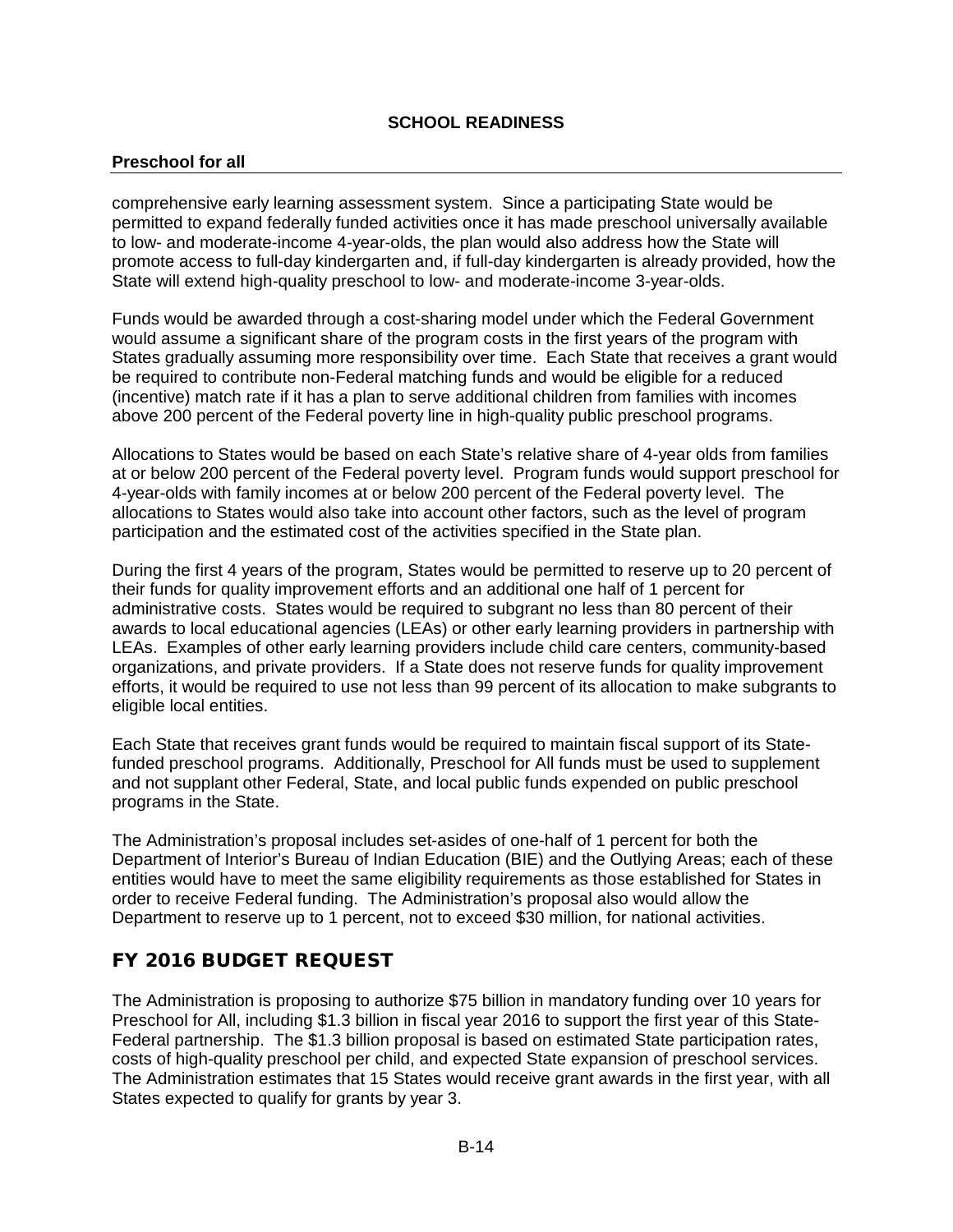#### **Preschool for all**

-

Research findings provide strong justification for Federal investment in high-quality preschool programs. Children who attend high-quality preschool are better prepared for school, less likely to be retained in grade, score higher on reading and math assessments in the elementary grades, and are more likely to graduate from high school than children who do not attend such programs. Furthermore, these benefits are particularly strong for children from low-income families.

In addition to the educational gains, investment in high-quality preschool provides economic benefits. Evidence shows that for every \$1 invested in high-quality preschool, taxpayers saved an estimated average of \$7 to \$10 in future costs due to reduction in remedial education costs, increased labor productivity, and reduced crime.<sup>[1](#page-15-0)</sup>

States have led the way in translating this research into action. As of 2014, 40 States and the District of Columbia have at least one publicly-funded State preschool program in place. Despite these efforts, the Department estimates that more than one-third of 4-year-olds from low-income families are not enrolled in any preschool program, and the high costs of private preschool and lack of public programs also narrow options for middle-class families. Moreover, access to publicly funded programs varies significantly across States and localities, ranging from no children served in some areas to near universal coverage in others.<sup>[2](#page-15-1)</sup>

The quality of existing programs also varies widely among providers. Fewer than 3 in 10 4-year-olds are enrolled in high-quality programs. Research consistently demonstrates that only high-quality preschool delivers school readiness benefits for children, which is why the Administration's Preschool for All proposal includes requirements for quality, based on nationally recognized standards that research shows can lead to closing the opportunity gap between children from lower-income families and their peers from higher-income families.

The Preschool for All program is a key part of the Administration's overall strategy to provide children with a high-quality foundation that will prepare them for success in school and in life. To support this goal, the Administration's request would bolster high quality programs for infants and toddlers through an historic investment in quality child care; an expansion in Early Head Start, including through the Early Head Start-Child Care Partnerships; and expansion of evidence-based voluntary home visiting programs. The Budget also increases investment in Head Start to ensure that all programs are full-day and a full school year, which research shows is more effective at promoting school readiness.

<span id="page-15-1"></span><span id="page-15-0"></span> $1$  Heckman, J. J., Moon, S. H., Pinto, R., Savelyev, P. A., Yavitz, A. (2009). The rate of return to the High/Scope Perry Preschool Program. "National Bureau of Economic Research Working Paper 15471." Retrieved from http://www.nber.org/papers/w15471

<sup>&</sup>lt;sup>2</sup> 2012 Yearbook, National Institute for Early Education Research, Rutgers, NJ.